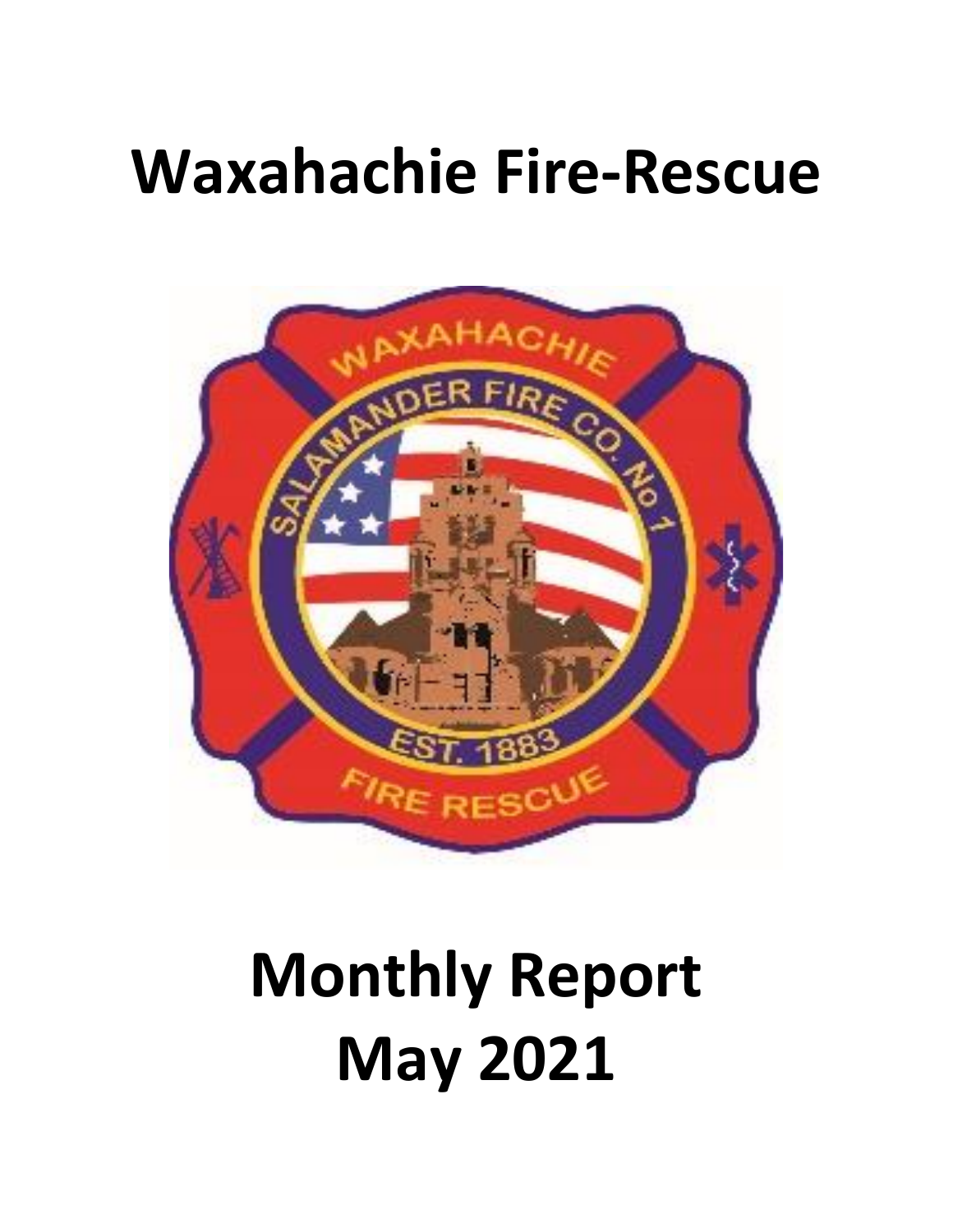

## **Fire Statistics**



| <b>Major Incident Type</b>                        | Count | Percentage |
|---------------------------------------------------|-------|------------|
| <b>Fires</b>                                      | 6     | 1.33       |
| Overpressure rupture, explosion, overheat-no fire | 1     | 0.22       |
| Rescue & Emergency Medical Service                | 303   | 67.04      |
| Hazardous Condition (No Fire)                     | 13    | 2.88       |
| Service Call                                      | 57    | 12.61      |
| Good Intent Call                                  | 16    | 3.54       |
| <b>False Alarm and False Call</b>                 | 54    | 11.95      |
| Severe Weather & Natural Disaster                 | 1     | 0.22       |
| Special Incident Type                             |       | 0.22       |
| <b>Total All Calls</b>                            | 452   |            |

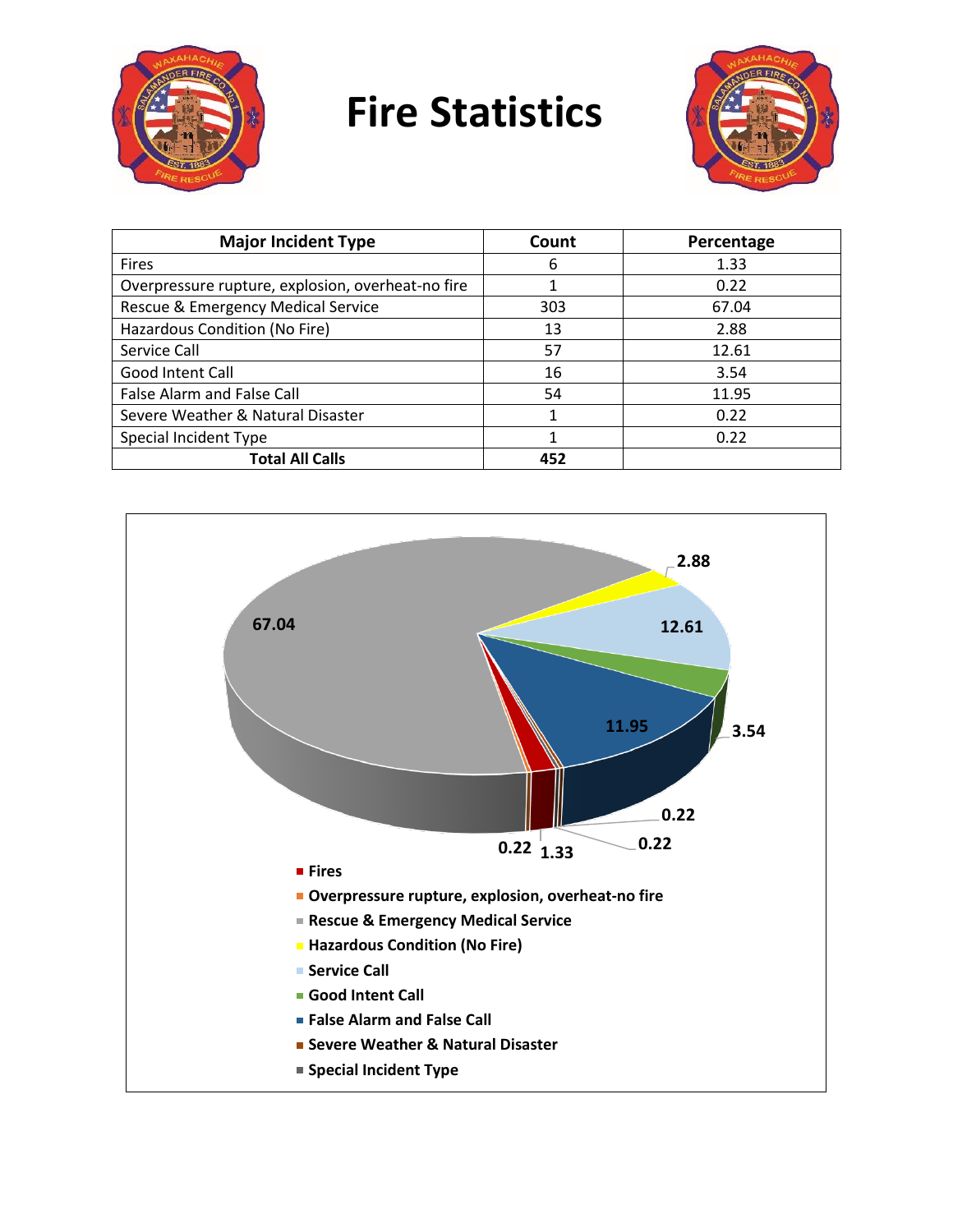

**Fire-Rescue Incident** 

### **Response Time Analysis**



| <b>Response Minutes</b>               | Count | Percentage                         |
|---------------------------------------|-------|------------------------------------|
| 00                                    | 6     | 1.36                               |
| 01                                    | 10    | 2.26                               |
| 02                                    | 33    | 7.47                               |
| 03                                    | 51    | 11.54                              |
| 04                                    | 93    | 21.04                              |
| 05                                    | 78    | 17.65                              |
| 06                                    | 62    | 14.02                              |
| 07                                    | 39    | 8.82                               |
| 08                                    | 23    | 5.20                               |
| 09                                    | 19    | 4.30                               |
| 10                                    | 8     | 1.81                               |
| 11                                    | 4     | 0.91                               |
| 12                                    | 1     | 0.23                               |
| 13                                    | 5     | 1.13                               |
| $14+$                                 | 10    | 2.26                               |
| <b>Total of All Incident Arrivals</b> | 442   | <b>Average Response Time 05:50</b> |
| <b>Cancelled Prior to Arrival</b>     | 10    | ΝA                                 |
| <b>Total Incidents</b>                | 452   |                                    |

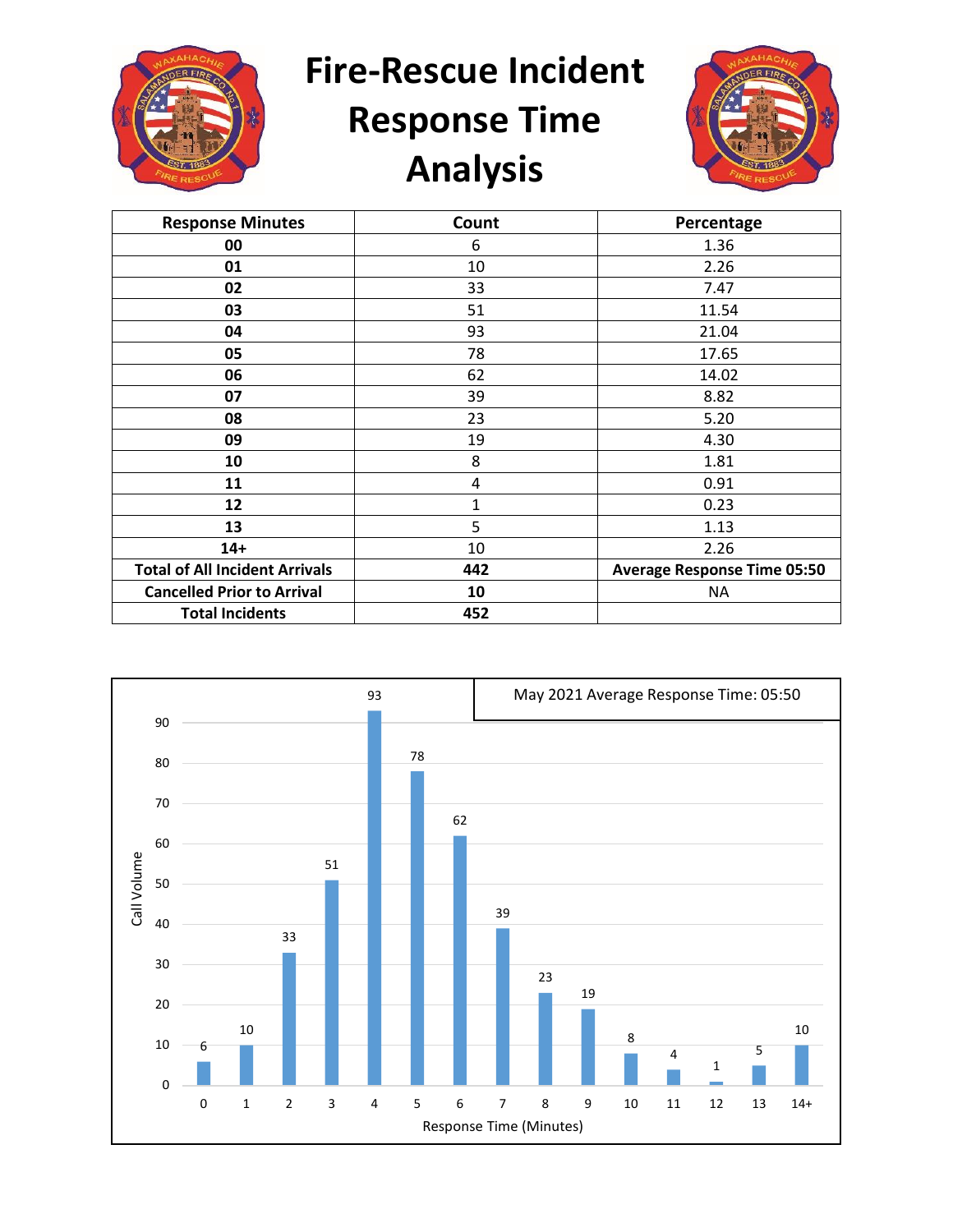

#### **Monthly Fire Prevention / Inspection Statistics**



| <b>Fire Prevention &amp; Inspection Activity</b> | Count          | Percentage |
|--------------------------------------------------|----------------|------------|
| Certificate of Occupancies                       | 4              | 3.31       |
| Fire Alarm Inspection                            | 8              | 6.61       |
| <b>Foster Home Inspections</b>                   | 0              | 0.00       |
| <b>General Inspections</b>                       | $\overline{7}$ | 5.79       |
| <b>Plan Reviews</b>                              | 57             | 47.10      |
| Site Inspections                                 | $\Omega$       | 0.00       |
| <b>Fire Sprinkler Inspections</b>                | 22             | 18.18      |
| Ventahood Inspections                            | 1              | 0.83       |
| Other Inspections                                | 8              | 6.61       |
| Re-Inspections                                   | 0              | 0.00       |
| <b>Total Inspections</b>                         | 107            | 88.43      |
| Consultations                                    | 10             | 8.26       |
| <b>Control Burn Authorizations</b>               | 1              | 0.83       |
| <b>Presentations Made</b>                        | $\Omega$       | 0.00       |
| <b>Total Miscellaneous Activity</b>              | 11             | 9.09       |
| Incident Response (on-duty)                      | 3              | 2.48       |
| Incident Response (off-duty)                     | 0              | 0.00       |
| <b>Total Incident Responses</b>                  | 3              | 2.48       |
| Fire/Arson Investigations Performed (on-duty)    | 0              | 0.00       |
| Fire/Arson Investigations Performed (off-duty)   | 0              | 0.00       |
| <b>Total Investigations</b>                      | 0              | 0.00       |
| <b>Total All Activities</b>                      | 121            |            |